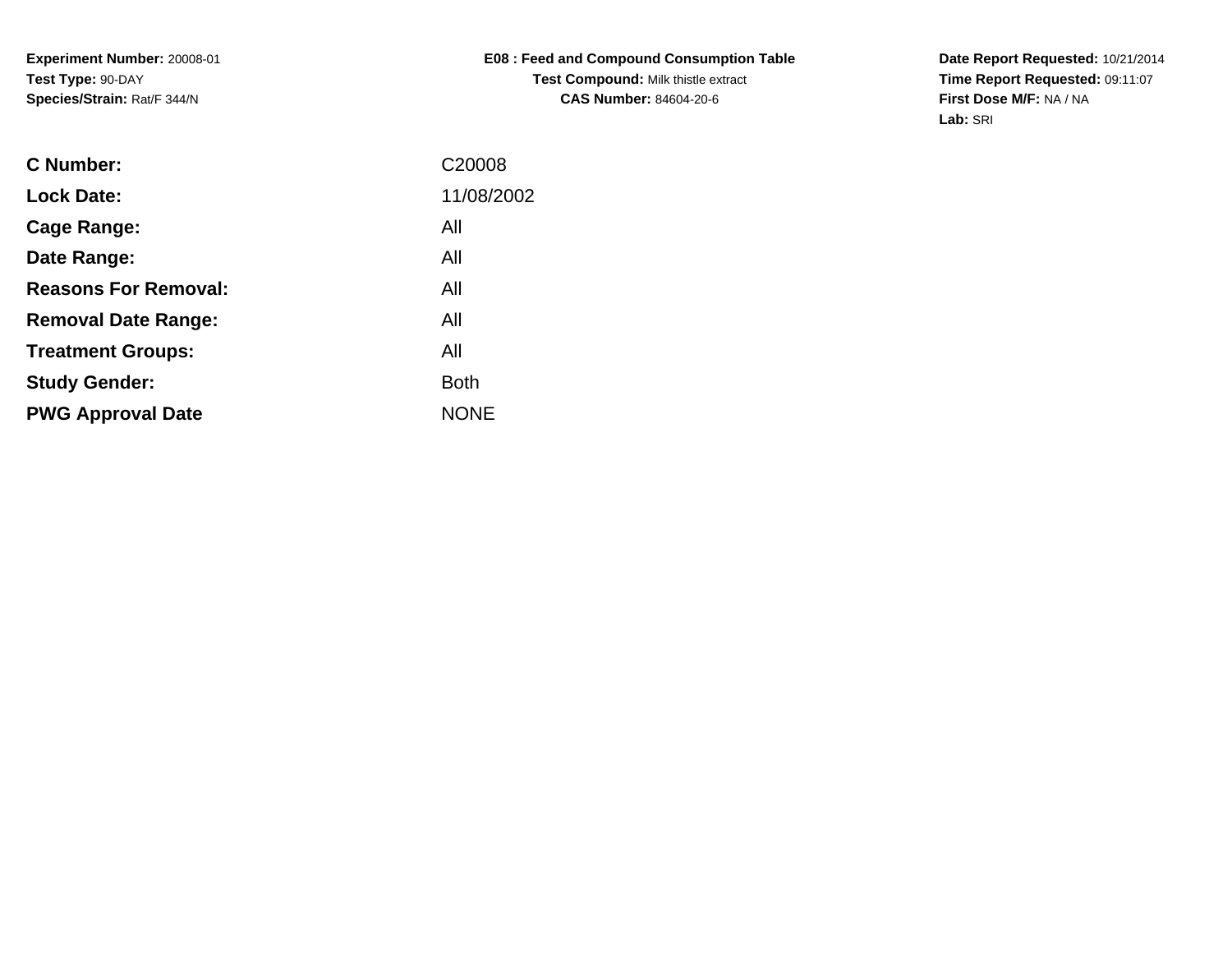**Date Report Requested:** 10/21/2014 **Time Report Requested:** 09:11:07**First Dose M/F:** NA / NA**Lab:** SRI

#### **MALE**

| week |                      | 0                   | <b>PPM</b>           |                          |                             | <b>PPM</b><br>3125 |                      |                          |               |                     |                             |              | <b>PPM</b><br>6250   |                   |                      |                     |  |  |
|------|----------------------|---------------------|----------------------|--------------------------|-----------------------------|--------------------|----------------------|--------------------------|---------------|---------------------|-----------------------------|--------------|----------------------|-------------------|----------------------|---------------------|--|--|
|      | DAILY<br><b>FEED</b> | <b>FEED</b><br>hour | <b>BODY</b><br>WT(g) | <b>NUM</b><br><b>WTS</b> | <b>DAILY</b><br><b>FEED</b> | FEED<br>hour       | <b>BODY</b><br>WT(g) | <b>NUM</b><br><b>WTS</b> | DOSE/<br>CTRL | DOSE/<br><b>DAY</b> | <b>DAILY</b><br><b>FEED</b> | FEED<br>hour | <b>BODY</b><br>WT(g) | <b>NUM</b><br>WTS | DOSE/<br><b>CTRL</b> | DOSE/<br><b>DAY</b> |  |  |
|      | 16.3                 | 950                 | 93.2                 | 10                       | 16.2                        | 950                | 92.1                 | 10                       | 0.99          | 549.7               | 16.0                        | 950          | 90.8                 | 10                | 0.98                 | 1101.3              |  |  |
| 2    | 17.2                 | 1624                | 132.1                | 10                       | 17.6                        | 1626               | 130.8                | 10                       | 1.02          | 420.5               | 17.6                        | 1626         | 127.4                | 10                | 1.02                 | 863.4               |  |  |
| 3    | 17.5                 | 870                 | 168.9                | 10                       | 17.6                        | 1692               | 166.2                | 10                       | 1.01          | 330.9               | 17.6                        | 1704         | 162.2                | 10                | 1.01                 | 678.2               |  |  |
|      | 20.0                 | 1628                | 200.9                | 10                       | 18.7                        | 1676               | 198.3                | 10                       | 0.93          | 294.7               | 18.7                        | 1662         | 194.4                | 10                | 0.93                 | 601.2               |  |  |
| 5    | 17.9                 | 1700                | 212.6                | 10                       | 16.8                        | 1702               | 207.2                | 10                       | 0.94          | 253.4               | 17.7                        | 1702         | 204.4                | 10                | 0.99                 | 541.2               |  |  |
| 6    | 19.8                 | 1654                | 246.3                | 10                       | 20.3                        | 1655               | 245.1                | 10                       | 1.03          | 258.8               | 20.6                        | 1656         | 243.3                | 10                | 1.04                 | 529.2               |  |  |
|      | 18.8                 | 1734                | 268.7                | 10                       | 18.1                        | 1734               | 263.5                | 10                       | 0.96          | 214.7               | 18.8                        | 1740         | 265.6                | 10                | 1.00                 | 442.4               |  |  |
| 8    | 16.9                 | 1678                | 282.4                | 10                       | 17.9                        | 1684               | 279.7                | 10                       | 1.06          | 200.0               | 17.8                        | 1677         | 281.6                | 10                | 1.05                 | 395.1               |  |  |
| 9    | 19.2                 | 1652                | 299.2                | 10                       | 18.2                        | 1646               | 296.7                | 10                       | 0.95          | 191.7               | 19.2                        | 1644         | 299.5                | 10                | 1.00                 | 400.7               |  |  |
| 10   | 17.6                 | 1660                | 309.2                | 10                       | 17.4                        | 1660               | 307.1                | 10                       | 0.99          | 177.1               | 17.0                        | 1660         | 310.7                | 10                | 0.97                 | 342.0               |  |  |
| 11   | 13.9                 | 1704                | 321.7                | 10                       | 16.1                        | 1704               | 317.6                | 10                       | 1.16          | 158.4               | 16.6                        | 1703         | 321.8                | 10                | 1.19                 | 322.4               |  |  |
| 12   | 17.0                 | 1661                | 331.3                | 10                       | 16.8                        | 1662               | 328.5                | 10                       | 0.99          | 159.8               | 17.0                        | 1662         | 331.9                | 10                | 1.00                 | 320.1               |  |  |
| 13   | 17.8                 | 1685                | 337.3                | 10                       | 18.2                        | 1684               | 334.3                | 10                       | 1.02          | 170.1               | 17.8                        | 1683         | 337.8                | 10                | 1.00                 | 329.3               |  |  |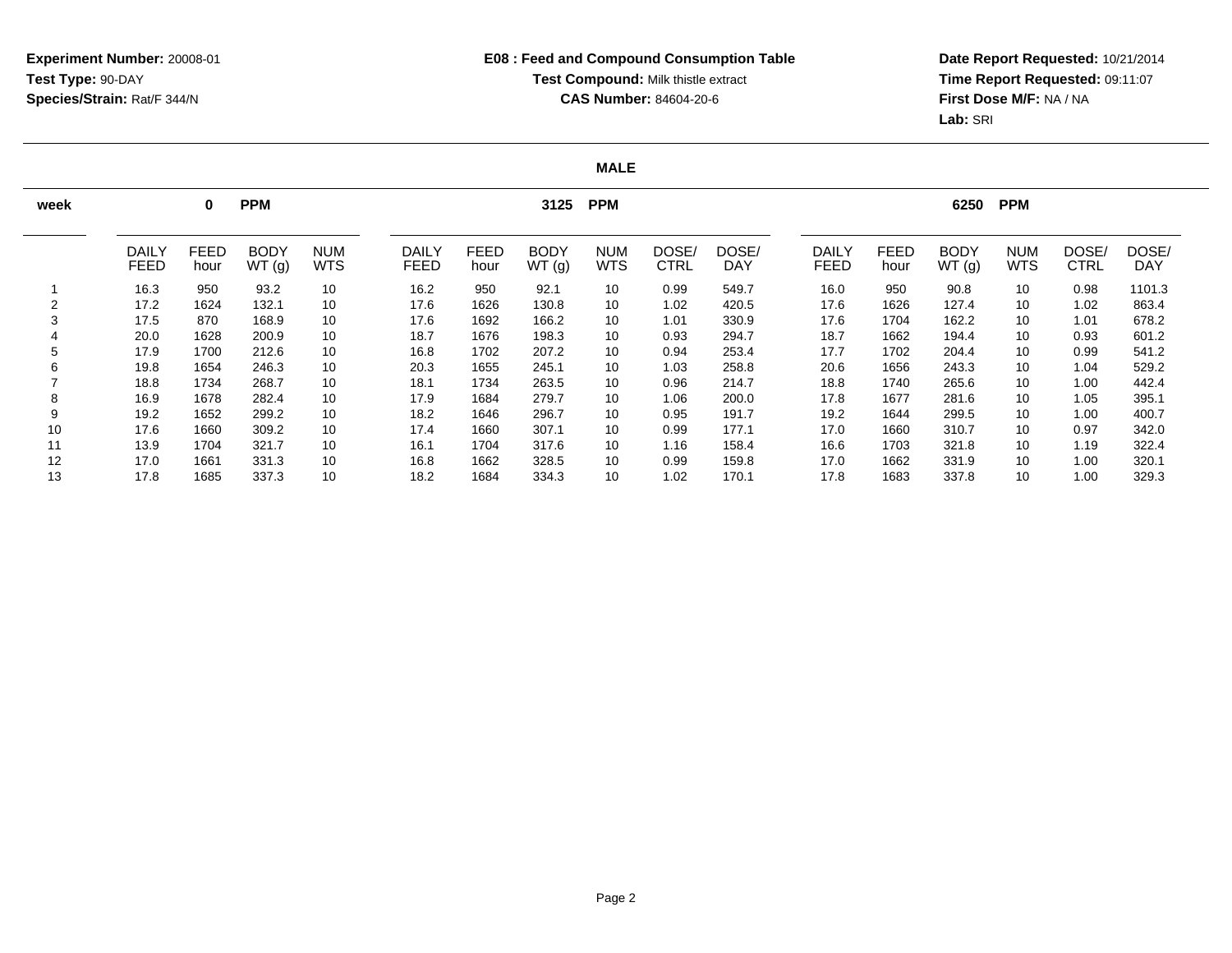**Date Report Requested:** 10/21/2014 **Time Report Requested:** 09:11:08**First Dose M/F:** NA / NA**Lab:** SRI

#### **MALE**

| week |                             |                     | 12500                | <b>PPM</b>               |                      |                     | 25000<br><b>PPM</b>         |                     |                      |                          |                      |                     |  |  |
|------|-----------------------------|---------------------|----------------------|--------------------------|----------------------|---------------------|-----------------------------|---------------------|----------------------|--------------------------|----------------------|---------------------|--|--|
|      | <b>DAILY</b><br><b>FEED</b> | <b>FEED</b><br>hour | <b>BODY</b><br>WT(g) | <b>NUM</b><br><b>WTS</b> | DOSE/<br><b>CTRL</b> | DOSE/<br><b>DAY</b> | <b>DAILY</b><br><b>FEED</b> | <b>FEED</b><br>hour | <b>BODY</b><br>WT(g) | <b>NUM</b><br><b>WTS</b> | DOSE/<br><b>CTRL</b> | DOSE/<br><b>DAY</b> |  |  |
|      | 15.8                        | 951                 | 92.2                 | 10                       | 0.97                 | 2142.1              | 15.5                        | 951                 | 91.1                 | 10                       | 0.95                 | 4253.6              |  |  |
| 2    | 16.0                        | 1626                | 127.1                | 10                       | 0.93                 | 1573.6              | 16.5                        | 1656                | 123.7                | 10                       | 0.96                 | 3334.7              |  |  |
| 3    | 18.8                        | 1704                | 161.2                | 10                       | 1.07                 | 1457.8              | 18.2                        | 839                 | 156.3                | 10                       | 1.04                 | 2911.1              |  |  |
| 4    | 18.2                        | 1660                | 190.9                | 10                       | 0.91                 | 1191.7              | 19.0                        | 1656                | 179.8                | 10                       | 0.95                 | 2641.8              |  |  |
| 5    | 17.9                        | 1702                | 221.5                | 10                       | 1.00                 | 1010.2              | 18.6                        | 1702                | 212.5                | 10                       | 1.04                 | 2188.2              |  |  |
| 6    | 19.1                        | 1656                | 242.0                | 10                       | 0.96                 | 986.6               | 19.0                        | 1656                | 230.9                | 10                       | 0.96                 | 2057.2              |  |  |
| 7    | 18.2                        | 1740                | 259.3                | 10                       | 0.97                 | 877.4               | 17.8                        | 1740                | 246.2                | 10                       | 0.95                 | 1807.5              |  |  |
| 8    | 18.1                        | 1678                | 276.7                | 10                       | 1.07                 | 817.7               | 17.7                        | 1678                | 261.9                | 10                       | 1.05                 | 1689.6              |  |  |
| 9    | 19.2                        | 1642                | 291.5                | 10                       | 1.00                 | 823.3               | 17.5                        | 1642                | 275.7                | 10                       | 0.91                 | 1586.9              |  |  |
| 10   | 17.4                        | 1660                | 302.4                | 10                       | 0.99                 | 719.2               | 20.4                        | 1660                | 285.8                | 10                       | 1.16                 | 1784.5              |  |  |
| 11   | 16.3                        | 1702                | 311.5                | 10                       | 1.17                 | 654.1               | 15.5                        | 1702                | 294.5                | 10                       | 1.12                 | 1315.8              |  |  |
| 12   | 16.7                        | 1662                | 321.8                | 10                       | 0.98                 | 648.7               | 15.9                        | 1672                | 302.6                | 10                       | 0.94                 | 1313.6              |  |  |
| 13   | 19.1                        | 1682                | 329.3                | 10                       | 1.07                 | 725.0               | 18.1                        | 1672                | 308.2                | 10                       | 1.02                 | 1468.2              |  |  |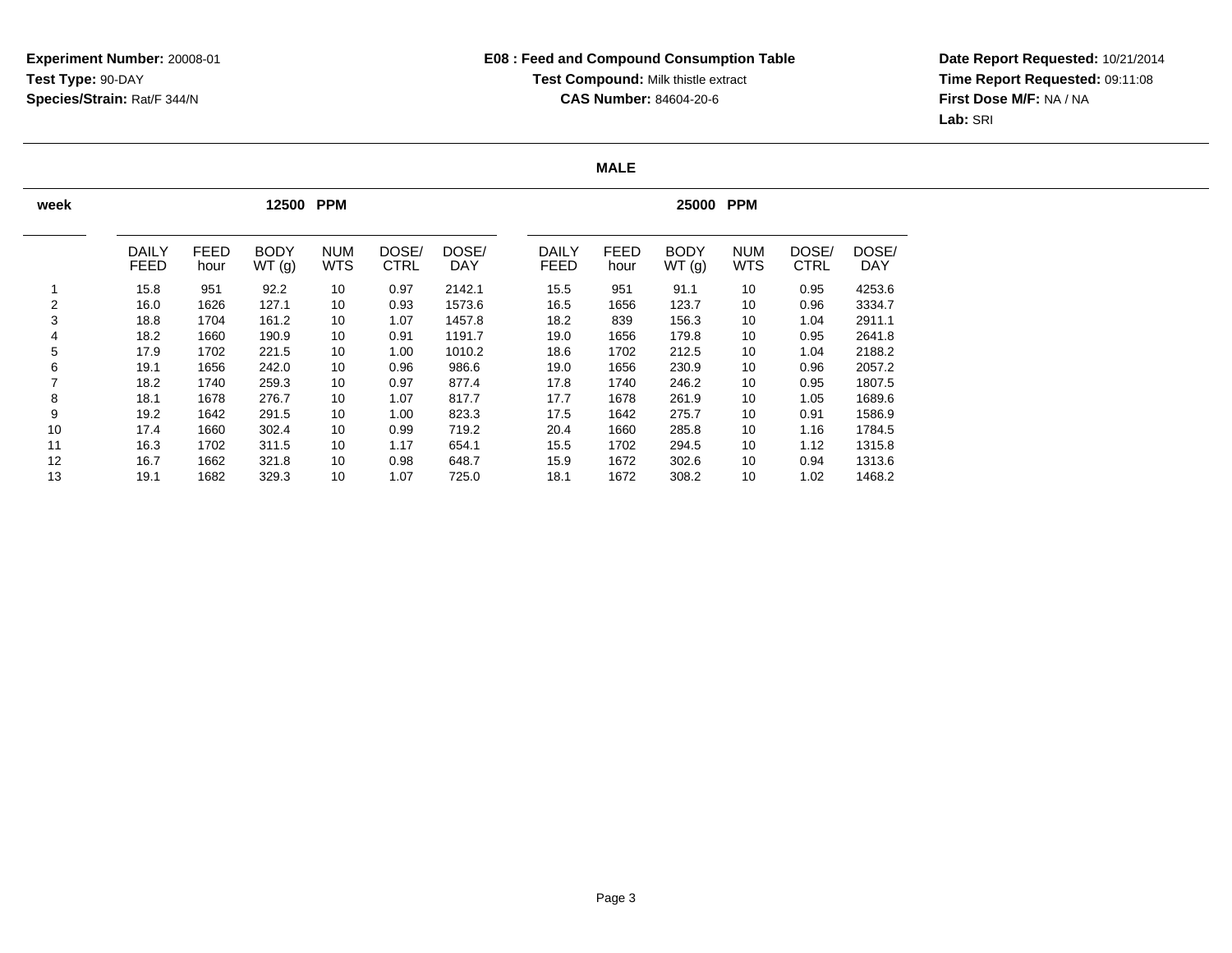**Date Report Requested:** 10/21/2014 **Time Report Requested:** 09:11:08**First Dose M/F:** NA / NA**Lab:** SRI

#### **MALE**

| week | 50000<br><b>PPM</b> |              |               |                   |               |              |  |  |  |  |  |  |  |
|------|---------------------|--------------|---------------|-------------------|---------------|--------------|--|--|--|--|--|--|--|
|      | DAILY<br>FEED       | FEED<br>hour | BODY<br>WT(g) | <b>NUM</b><br>WTS | DOSE/<br>CTRL | DOSE/<br>DAY |  |  |  |  |  |  |  |
| 1    | 13.9                | 952          | 92.5          | 10                | 0.85          | 7513.5       |  |  |  |  |  |  |  |
| 2    | 16.0                | 1656         | 119.7         | 10                | 0.93          | 6683.4       |  |  |  |  |  |  |  |
| 3    | 19.5                | 1696         | 153.1         | 10                | 1.11          | 6368.4       |  |  |  |  |  |  |  |
| 4    | 19.9                | 1638         | 178.4         | 10                | 0.99          | 5577.4       |  |  |  |  |  |  |  |
| 5    | 18.9                | 986          | 188.1         | 10                | 1.06          | 5023.9       |  |  |  |  |  |  |  |
| 6    | 21.5                | 1654         | 226.4         | 10                | 1.09          | 4748.2       |  |  |  |  |  |  |  |
| 7    | 19.9                | 1740         | 244.8         | 10                | 1.06          | 4064.5       |  |  |  |  |  |  |  |
| 8    | 17.7                | 1678         | 263.3         | 10                | 1.05          | 3361.2       |  |  |  |  |  |  |  |
| 9    | 21.4                | 1642         | 275.4         | 10                | 1.11          | 3885.3       |  |  |  |  |  |  |  |
| 10   | 18.1                | 1659         | 286.7         | 10                | 1.03          | 3156.6       |  |  |  |  |  |  |  |
| 11   | 17.4                | 1702         | 297.6         | 10                | 1.25          | 2923.4       |  |  |  |  |  |  |  |
| 12   | 18.1                | 1672         | 309.9         | 10                | 1.06          | 2920.3       |  |  |  |  |  |  |  |
| 13   | 20.5                | 1670         | 312.7         | 10                | 1.15          | 3277.9       |  |  |  |  |  |  |  |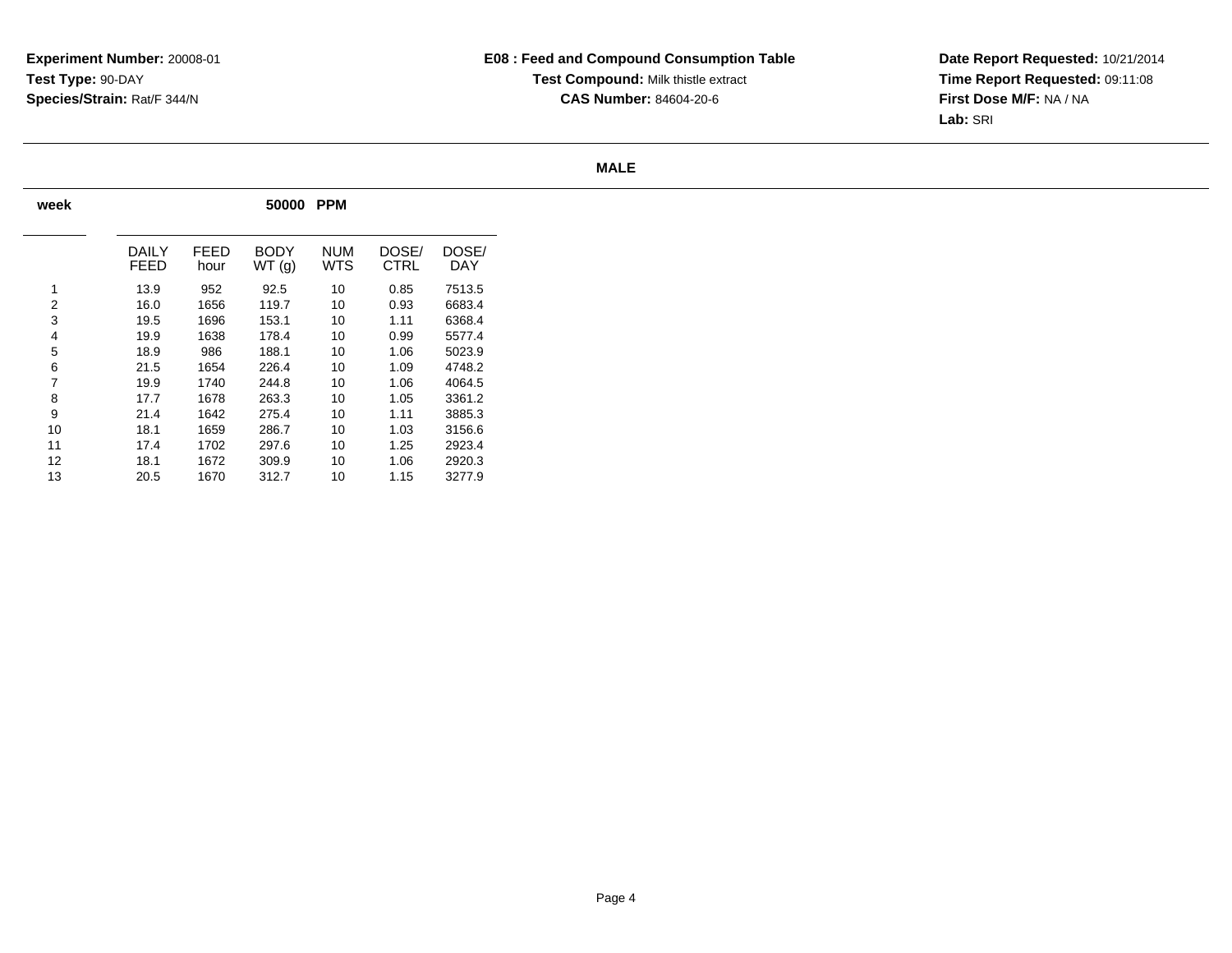**Experiment Number:** 20008-01**Test Type:** 90-DAY**Species/Strain:** Rat/F 344/N

**E08 : Feed and Compound Consumption TableTest Compound:** Milk thistle extract**CAS Number:** 84604-20-6

\*\*\*END OF MALE DATA\*\*\*

**Date Report Requested:** 10/21/2014 **Time Report Requested:** 09:11:08**First Dose M/F:** NA / NA**Lab:** SRI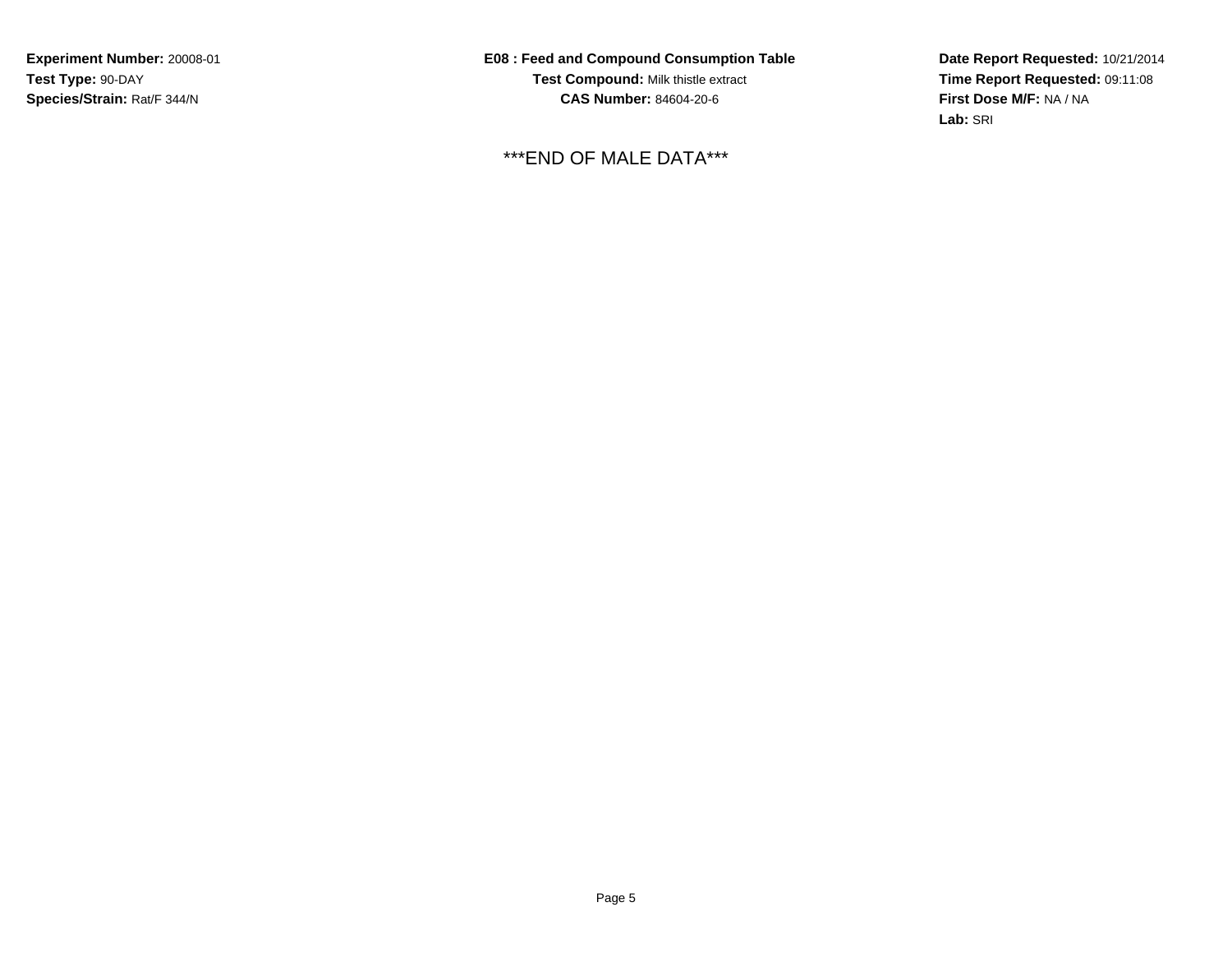**Date Report Requested:** 10/21/2014 **Time Report Requested:** 09:11:08**First Dose M/F:** NA / NA**Lab:** SRI

#### **FEMALE**

| week | <b>PPM</b><br>0             |              |                      |                          |                             | 3125<br><b>PPM</b> |                      |                          |               |                     |                             |              | <b>PPM</b><br>6250   |                          |               |                     |  |  |
|------|-----------------------------|--------------|----------------------|--------------------------|-----------------------------|--------------------|----------------------|--------------------------|---------------|---------------------|-----------------------------|--------------|----------------------|--------------------------|---------------|---------------------|--|--|
|      | <b>DAILY</b><br><b>FEED</b> | FEED<br>hour | <b>BODY</b><br>WT(g) | <b>NUM</b><br><b>WTS</b> | <b>DAILY</b><br><b>FEED</b> | FEED<br>hour       | <b>BODY</b><br>WT(g) | <b>NUM</b><br><b>WTS</b> | DOSE/<br>CTRL | DOSE/<br><b>DAY</b> | <b>DAILY</b><br><b>FEED</b> | FEED<br>hour | <b>BODY</b><br>WT(g) | <b>NUM</b><br><b>WTS</b> | DOSE/<br>CTRL | DOSE/<br><b>DAY</b> |  |  |
|      | 12.7                        | 1194         | 82.0                 | 10                       | 13.1                        | 1196               | 82.8                 | 10                       | 1.03          | 494.4               | 12.5                        | 1196         | 80.7                 | 10                       | 0.98          | 968.1               |  |  |
|      | 12.7                        | 1624         | 109.7                | 10                       | 13.0                        | 1626               | 109.6                | 10                       | 1.02          | 370.7               | 12.6                        | 1626         | 108.3                | 10                       | 0.99          | 727.1               |  |  |
| 3    | 12.2                        | 1740         | 127.6                | 10                       | 12.6                        | 1692               | 125.7                | 10                       | 1.03          | 313.2               | 12.4                        | 1704         | 124.1                | 10                       | 1.02          | 624.5               |  |  |
|      | 13.2                        | 1628         | 140.2                | 10                       | 12.5                        | 1583               | 136.8                | 10                       | 0.95          | 285.5               | 12.2                        | 1569         | 136.3                | 10                       | 0.92          | 559.4               |  |  |
| 5    | 12.0                        | 1700         | 153.3                | 10                       | 11.8                        | 1789               | 139.9                | 10                       | 0.98          | 263.6               | 12.2                        | 1790         | 140.2                | 10                       | 1.02          | 543.9               |  |  |
| 6    | 12.1                        | 1654         | 158.7                | 10                       | 12.5                        | 1654               | 155.5                | 10                       | 1.03          | 251.2               | 12.5                        | 1656         | 154.6                | 10                       | 1.03          | 505.3               |  |  |
|      | 11.4                        | 1740         | 165.2                | 10                       | 11.9                        | 1740               | 164.5                | 10                       | 1.04          | 226.1               | 11.6                        | 1740         | 164.5                | 10                       | 1.02          | 440.7               |  |  |
| 8    | 12.6                        | 1672         | 172.2                | 10                       | 11.5                        | 1678               | 169.3                | 10                       | 0.91          | 212.3               | 11.4                        | 1678         | 169.2                | 10                       | 0.90          | 421.1               |  |  |
| 9    | 11.6                        | 1650         | 177.6                | 10                       | 10.8                        | 1644               | 173.7                | 10                       | 0.93          | 194.3               | 10.9                        | 1644         | 173.1                | 10                       | 0.94          | 393.6               |  |  |
| 10   | 11.5                        | 1660         | 181.7                | 10                       | 10.9                        | 1660               | 176.0                | 10                       | 0.95          | 193.5               | 10.8                        | 1660         | 176.5                | 10                       | 0.94          | 382.4               |  |  |
| 11   | 10.8                        | 1704         | 183.4                | 10                       | 11.1                        | 1702               | 178.9                | 10                       | 1.03          | 193.9               | 10.3                        | 1702         | 178.4                | 10                       | 0.95          | 360.8               |  |  |
| 12   | 11.0                        | 1662         | 188.6                | 10                       | 11.1                        | 1662               | 182.5                | 10                       | 1.01          | 190.1               | 10.9                        | 1662         | 183.0                | 10                       | 0.99          | 372.3               |  |  |
| 13   | 10.3                        | 1684         | 187.4                | 10                       | 10.6                        | 1684               | 184.4                | 10                       | 1.03          | 179.6               | 10.7                        | 1682         | 184.3                | 10                       | 1.04          | 362.9               |  |  |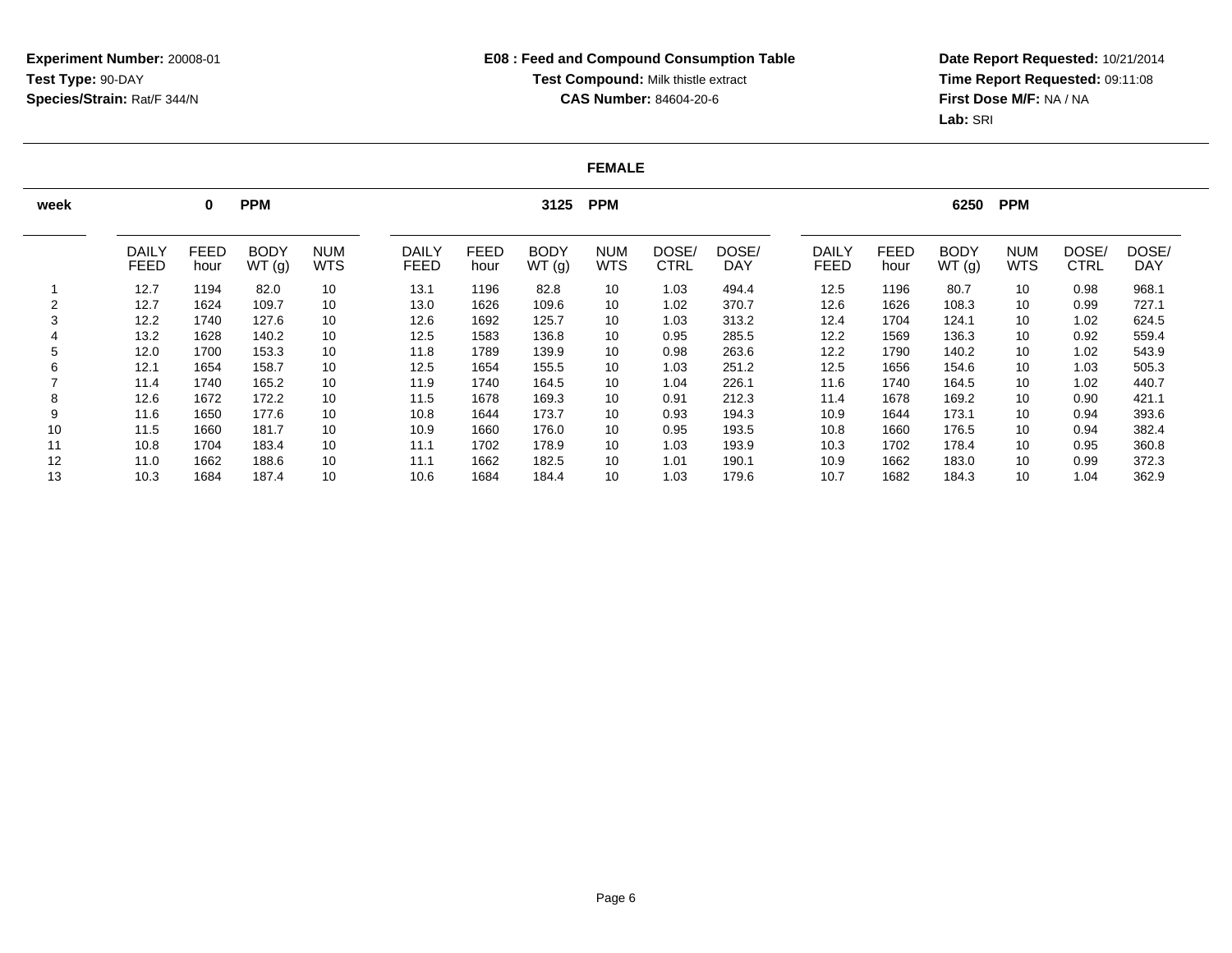**Date Report Requested:** 10/21/2014 **Time Report Requested:** 09:11:08**First Dose M/F:** NA / NA**Lab:** SRI

#### **FEMALE**

| week           |                             |                     | 12500 PPM            |                          |                      |                     | 25000 PPM                   |                     |                      |                          |                      |                     |  |  |
|----------------|-----------------------------|---------------------|----------------------|--------------------------|----------------------|---------------------|-----------------------------|---------------------|----------------------|--------------------------|----------------------|---------------------|--|--|
|                | <b>DAILY</b><br><b>FEED</b> | <b>FEED</b><br>hour | <b>BODY</b><br>WT(g) | <b>NUM</b><br><b>WTS</b> | DOSE/<br><b>CTRL</b> | DOSE/<br><b>DAY</b> | <b>DAILY</b><br><b>FEED</b> | <b>FEED</b><br>hour | <b>BODY</b><br>WT(g) | <b>NUM</b><br><b>WTS</b> | DOSE/<br><b>CTRL</b> | DOSE/<br><b>DAY</b> |  |  |
|                | 13.5                        | 1198                | 81.8                 | 10                       | 1.06                 | 2063.0              | 13.7                        | 1200                | 82.4                 | 10                       | 1.08                 | 4156.6              |  |  |
| $\overline{2}$ | 13.7                        | 1626                | 110.5                | 10                       | 1.08                 | 1549.8              | 13.7                        | 1656                | 109.3                | 10                       | 1.08                 | 3133.6              |  |  |
| 3              | 13.1                        | 1704                | 129.3                | 10                       | 1.07                 | 1266.4              | 12.6                        | 839                 | 126.5                | 10                       | 1.03                 | 2490.1              |  |  |
| 4              | 12.7                        | 1569                | 140.3                | 10                       | 0.96                 | 1131.5              | 13.7                        | 1562                | 137.3                | 10                       | 1.04                 | 2494.5              |  |  |
| 5              | 12.0                        | 1791                | 135.3                | 10                       | 1.00                 | 1108.6              | 12.5                        | 1791                | 137.0                | 10                       | 1.04                 | 2281.0              |  |  |
| 6              | 13.0                        | 1656                | 158.1                | 10                       | 1.07                 | 1027.8              | 13.7                        | 1656                | 157.3                | 10                       | 1.13                 | 2177.4              |  |  |
| 7              | 12.1                        | 1740                | 166.1                | 10                       | 1.06                 | 910.6               | 12.3                        | 1740                | 164.2                | 10                       | 1.08                 | 1872.7              |  |  |
| 8              | 12.3                        | 1679                | 174.1                | 10                       | 0.98                 | 883.1               | 12.0                        | 1678                | 171.9                | 10                       | 0.95                 | 1745.2              |  |  |
| 9              | 11.9                        | 1642                | 179.2                | 10                       | 1.03                 | 830.1               | 11.6                        | 1642                | 176.1                | 10                       | 1.00                 | 1646.8              |  |  |
| 10             | 11.3                        | 1660                | 181.4                | 10                       | 0.98                 | 778.7               | 11.6                        | 1660                | 178.8                | 10                       | 1.01                 | 1621.9              |  |  |
| 11             | 11.5                        | 1702                | 183.2                | 10                       | 1.06                 | 784.7               | 11.3                        | 1702                | 182.1                | 10                       | 1.05                 | 1551.3              |  |  |
| 12             | 10.8                        | 1664                | 186.5                | 10                       | 0.98                 | 723.9               | 11.6                        | 1672                | 188.2                | 10                       | 1.05                 | 1540.9              |  |  |
| 13             | 10.4                        | 1682                | 189.5                | 10                       | 1.01                 | 686.0               | 10.5                        | 1672                | 189.5                | 10                       | 1.02                 | 1385.2              |  |  |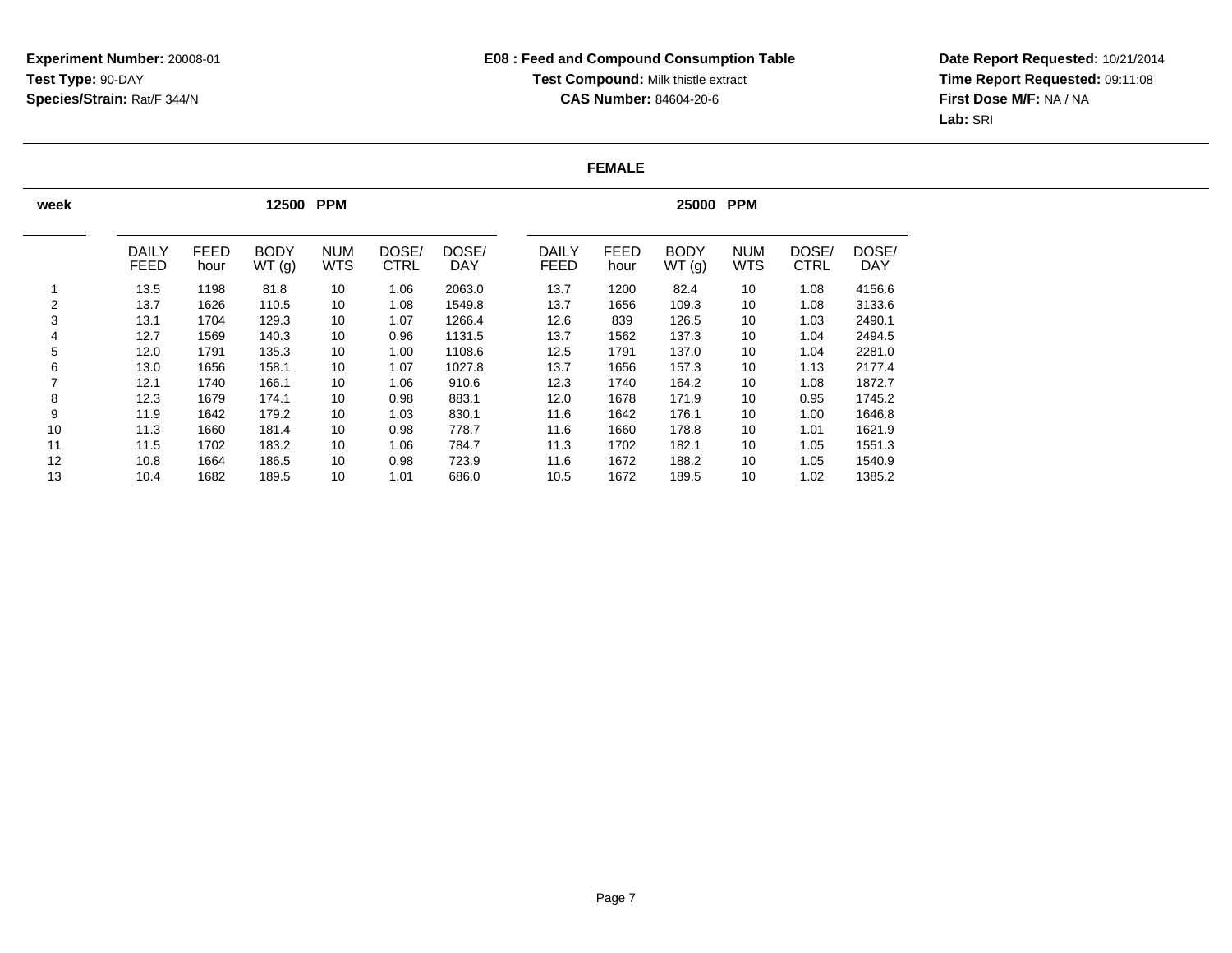**Date Report Requested:** 10/21/2014 **Time Report Requested:** 09:11:08**First Dose M/F:** NA / NA**Lab:** SRI

#### **FEMALE**

| week |               |              | 50000                 | <b>PPM</b>               |               |              |  |  |  |  |  |
|------|---------------|--------------|-----------------------|--------------------------|---------------|--------------|--|--|--|--|--|
|      | DAILY<br>FEED | FEED<br>hour | <b>BODY</b><br>WT (g) | <b>NUM</b><br><b>WTS</b> | DOSE/<br>CTRL | DOSE/<br>DAY |  |  |  |  |  |
| 1    | 12.6          | 1200         | 81.9                  | 10                       | 0.99          | 7692.3       |  |  |  |  |  |
| 2    | 13.5          | 1656         | 104.3                 | 10                       | 1.06          | 6471.7       |  |  |  |  |  |
| 3    | 13.2          | 1696         | 120.4                 | 10                       | 1.08          | 5481.7       |  |  |  |  |  |
| 4    | 13.6          | 1545         | 132.1                 | 10                       | 1.03          | 5147.6       |  |  |  |  |  |
| 5    | 12.6          | 1793         | 128.7                 | 10                       | 1.05          | 4895.1       |  |  |  |  |  |
| 6    | 13.7          | 1656         | 148.9                 | 10                       | 1.13          | 4600.4       |  |  |  |  |  |
| 7    | 12.5          | 1740         | 155.5                 | 10                       | 1.10          | 4019.3       |  |  |  |  |  |
| 8    | 12.2          | 1678         | 162.8                 | 10                       | 0.97          | 3746.9       |  |  |  |  |  |
| 9    | 12.3          | 1642         | 167.8                 | 10                       | 1.06          | 3665.1       |  |  |  |  |  |
| 10   | 12.2          | 1660         | 171.2                 | 10                       | 1.06          | 3563.1       |  |  |  |  |  |
| 11   | 12.2          | 1702         | 174.5                 | 10                       | 1.13          | 3495.7       |  |  |  |  |  |
| 12   | 12.3          | 1673         | 179.7                 | 10                       | 1.12          | 3422.4       |  |  |  |  |  |
| 13   | 12.1          | 1669         | 180.8                 | 10                       | 1.17          | 3346.2       |  |  |  |  |  |